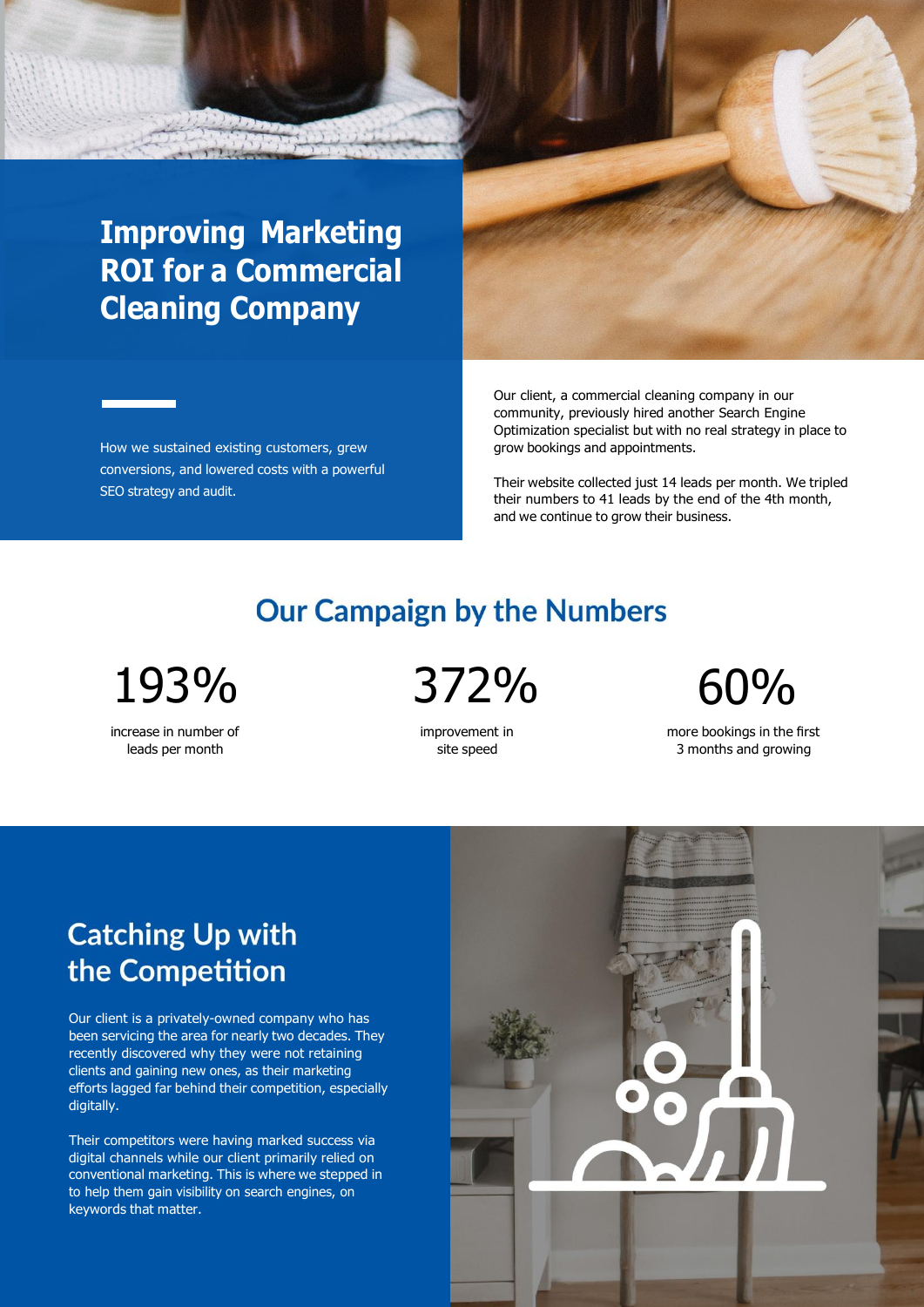#### **Their Goal**

#### **Gaining new clients and retaining existing clients**

We helped our client define the goals and targets for their average monthly spend on marketing. Previously, they had spent nearly \$5,000 per month on combined digital marketing services, with less-than-satisfactory results. When we initiated the first set of goals, with a clear roadmap agreed upon, it was time to clean up the website and get started on growing their online presence.

#### **Our Solution**

Focus on What Works and Change

Our team's experience has enabled many businesses to thrive against competition, even up against franchises.

Before we started implementing optimizations to the website, we audited the existing to site to detail the work needed to improve traffic and conversions.

Our roadmap established the foundations needed to grow their website traffic with all the essentials such as Google My Business page setup, Schema Implementation, and Keyword Research.

Once the essentials to our roadmap were implemented, we then cleaned the content and removed the unnecessary elements to improve the site-speed and user experience as we proactively reviewed the performance each month to our updates, and reactively modified them.

For keywords that were underperforming and couldn't be helped with improved copy, we simply removed them.

Once we started to gain traffic from specific keywords and search strings, we then started to expand the list of targeted keywords to attract new customers and build awareness to pre-existing clients.



### **Their Success**

A Winning Strategy

Search Engine Optimization was critical in growing from a privately-owned cleaning company who cared for a handful of small office spaces, to attract a new type of clientele including commercial business centers and corporate offices.

The evolution of their clients, transformed the success of their business in many ways including:

by the start of the 4th month working with us.

# 60% 1720 113 18%

website visits compared to 312 the month before starting.

new inquiries since starting the first SEO campaign with us.

of bookings were repeat hires from customers last serviced more than 12 months ago.